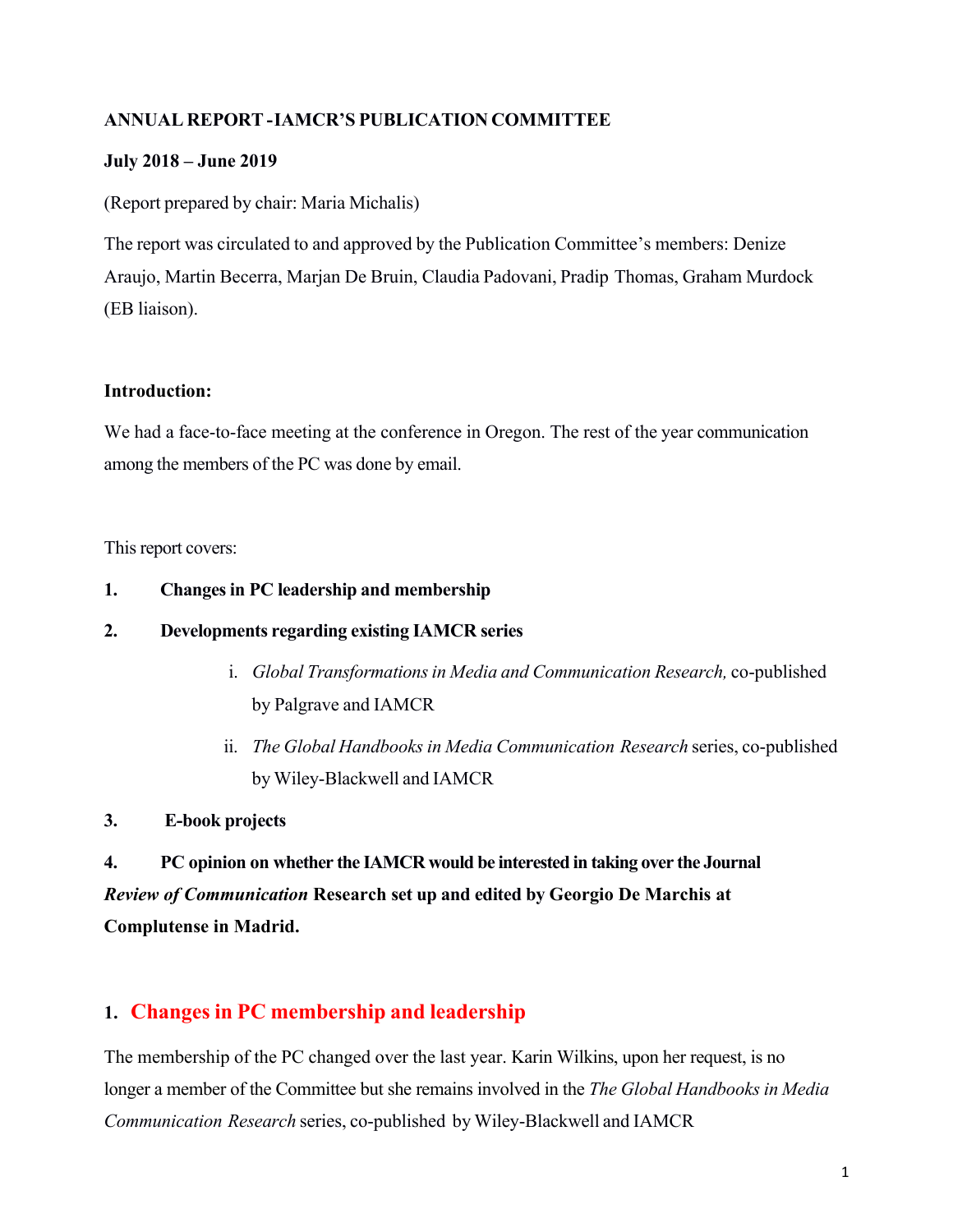# **2. Developments regarding existing IAMCR Series**

**A) The** *Global Transformations in Media and Communication Research,* **co-published by Palgrave and IAMCR**

The series editors (Marjan de Bruin and Claudia Padovani) report:



**Palgrave/IAMCR Series** *Global Transformations in Media and Communication Researc*

Since 2014 the IAMCR/Palgrave series *Global Transformations in Media and Communication Research* reflects the intellectual capital of IAMCR; it constitutes a forum for collective knowledge production and exchange, thanks to trans-disciplinary contributions.

We, the series editors, are excited to see the growing interest among IAMCR members to publish through this channel. *Global Transformations in Media and Communication Research* is developing into a rich collection of thought-provoking volumes.

The period between July 2018 and June 2019 has been very intense and productive: most of the proposals that had been presented in 2017 went through review processes, involving both the series' Advisory Board and the formal review process organized by Palgrave. We believe this double review process contributes to helping authors finalize their work according to the scientific standards expected by the series and to respond to the its ambition to provide a truly transnational space of scientific dialogue.

As series editors we coordinated all exchanges between authors, Advisory Board and the new editor for the series at Palgrave (Lucy Batrouney), to guarantee – as much as possible - timely feedback, smooth communication and ongoing support at all ends. A demanding but very rewarding task. The series has gained recognition and appreciation within the IAMCR membership. Proposed volumes fully respond to the series' goals, including the translation of relevant works for an English audience. The series' editors and the Advisory Board are determined to solicit more contributions from Africa and Asia, as well as Latin American regions for publication in the years to come.

Currently, the series has one translation from Spanish to English in process; four contracted volumes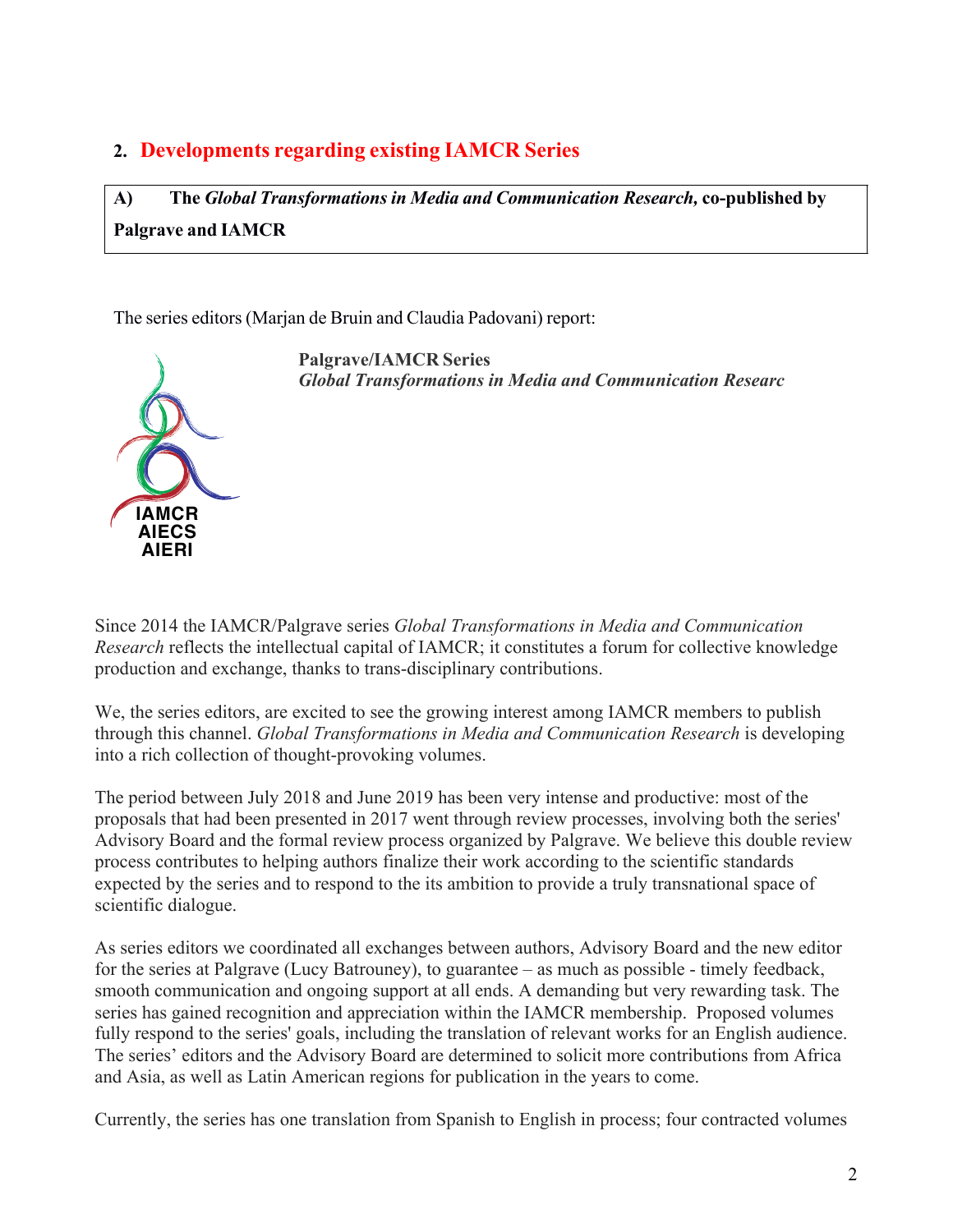(edited) with manuscripts to be sent to Palgrave by the end of summer 2019; three edited collections contracted, with a delivery date of Spring 2020; and two individual works in process (see below for details).

#### **1. Published volumes**

Volumes that have been published since 2014:

| <b>Authors/s – Editor/s</b>                                            | <b>Title</b>                                               |
|------------------------------------------------------------------------|------------------------------------------------------------|
| Claudia Padovani and                                                   | Communication Rights and Social Justice. Historical        |
| Andrew Calabrese (2014)                                                | accounts of transnational mobilitzations                   |
| Luis Albornoz (2015)                                                   | Power, Media, Culture                                      |
| Francesco Fattorello (2015)                                            | The Theory of the Social Practice of Information           |
| Chris Paterson, David Lee,<br>Anamik Saha and Anna<br>Zoeller $(2016)$ | <b>Advancing Media Production Research</b>                 |
| Ravindra Kumar Vemula and<br>SubbaRao M. Gavaravarapu<br>(2017)        | Health Communication in the Changing Media<br>Landscape    |
| Sergio Sparviero, Corinna<br>Peil and Gabriele Balbi<br>(2017)         | Media Convergence and Deconvergence                        |
| Francisco Sierra Caballero<br>and Tommaso Gravante<br>(2017)           | Networks, Movements and Technopolitics in Latin<br>America |
| Sandra Ristovska and<br>Monroe Price (2018)                            | Visual Imagery and Human Rights Practice                   |
| 2. Books in production                                                 |                                                            |
| Muniz Sodrè                                                            | The Science of the Common (original title: A Ciência       |
| (forthcoming 2019)                                                     | do Comum: Notas para o método comunicacional)              |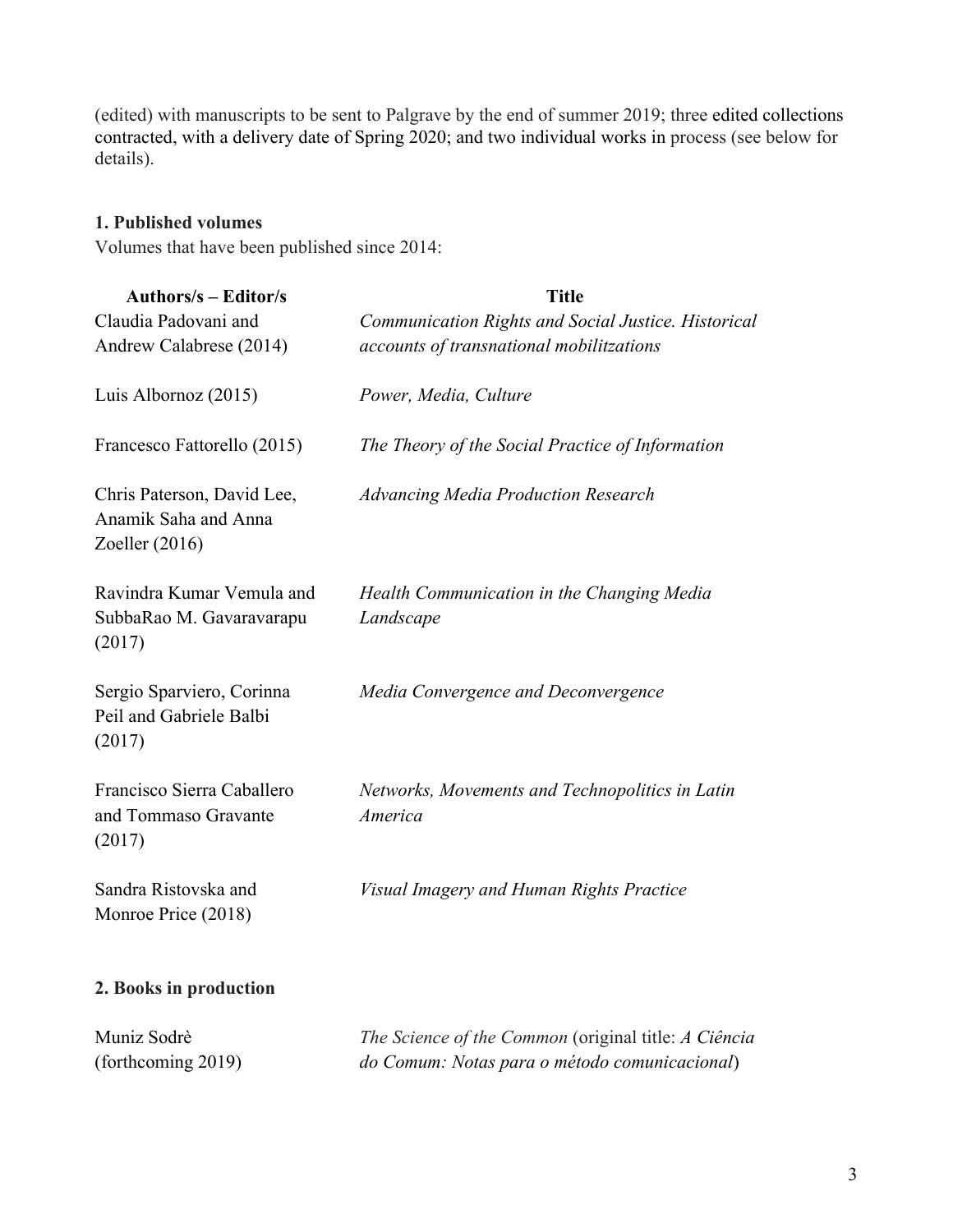#### **3. Signed contracts and work in progress**

Proposals that have been contracted and/or are in the final stage of preparation for manuscript submission to Palgrave:

| Platform Capitalism in India: Digital Emporiums                                     |  |
|-------------------------------------------------------------------------------------|--|
| (In)Dependence, Media, Economy, Politics (texts translated from French)             |  |
| Media and Peace                                                                     |  |
| The Local and the Digital in Environmental Communication                            |  |
| Digital Inequalities in the Global South                                            |  |
| Media and the Dissemination of Fear                                                 |  |
| Media Activist Research Ethics. Challenging exploitative research through ethical   |  |
| research processes and practices                                                    |  |
| Communicology of the South and The Decolonial Turn (texts translated from Spanish.  |  |
| Original title: COMUNICOLOGIA DEL SUR)                                              |  |
| Citizenship, Communication, and Convergence: The transformation of the media system |  |
| <i>in Turkey</i>                                                                    |  |
| The Transformation of the Media System in Turkey: Citizenship, Communication and    |  |
| Convergence                                                                         |  |
|                                                                                     |  |

# **4. New from Palgrave**

Palgrave is making an effort to attend the upcoming IAMCR Conference. We will try to have our usual 'gathering at the Palgrave booth' to celebrate, with editors and authors, books published over the year(s).

## **5. Other Series Editors' activities**

Over the past months we have also:

- Involved the AB members in providing feedback on all incoming proposals. Current AB members are listed on the Series webpage: Martín Becerra, Marjan de Bruin, Gerard Goggin, Robin Mansell, Francesca Musiani, Hillel Nossek, Kaarle Nordenstreng, Marc Raboy, Usha Raman, Ruth Teer-Tomaselli, Pradip Thomas, Daya Thussu, Elena Vartanova and Janet Wasko.
- Maintained communication with the Publication Committee, of which both series editors are a member.
- Maintained communication with potential authors, who had expressed their interest and anticipated proposals over the past year. We are looking forward to more incoming proposals after the Madrid conference.
- Issued a new call for proposals on the occasion of the IAMCR Conference at Madrid, Spain.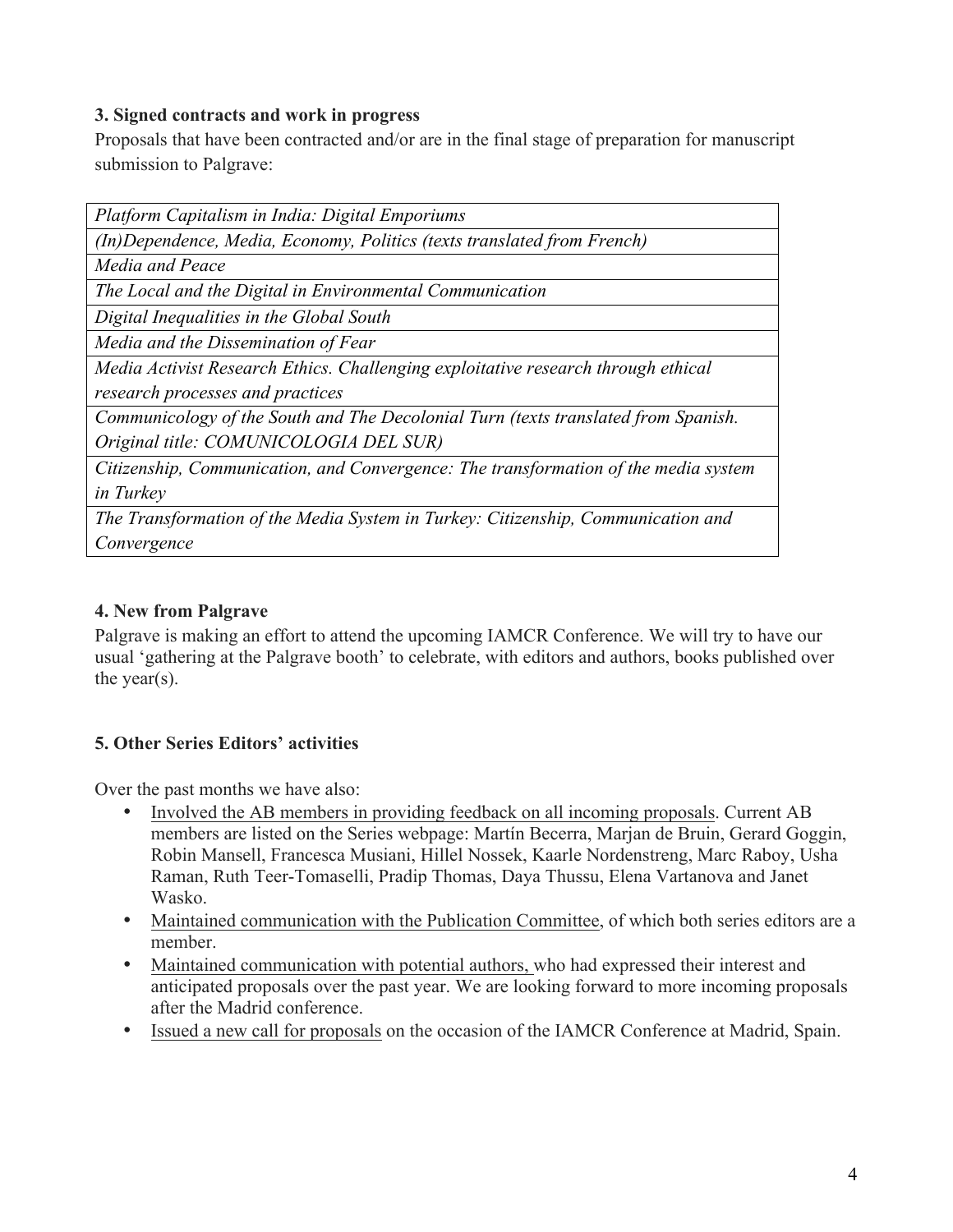# *B. The Global Handbooks in Media Communication Research* **series**, co-published by Wiley-Blackwell and IAMCR

The series editors (Janet Wasko and Karin Gwinn Wilkins) report:

The IAMCR Global Handbooks in Media and Communication Research Series, edited by Janet Wasko and Karin Gwinn Wilkins, is in the process of rejuvenation, with one new published volume (*The Handbook of Diasporas, Media, and Culture*), several projects close to receiving contracts, and many others that are in development. We are also working with a new editor at Wiley Blackwell (Todd Green), who is supporting these activities.

We will be celebrating the new volume and the series at the Madrid conference on Monday, July 8, 3:30-4pm.

# **3.** *Publications: e-books*

We are waiting to hear the progress of the e-book initiative on Visual Cultures from Sunny Woon (Hanyang University, South Korea) and Deborah Tudor (Southern Illinois University).

# **4.** *PC opinion on the EB's document "An IAMCR Journal: Options and Issues for Discussion"*

Below the PC's on whether the IAMCR would be interested in taking over the Journal *Review of Communication* Research set up and edited by Georgio De Marchis at Complutense in Madrid.